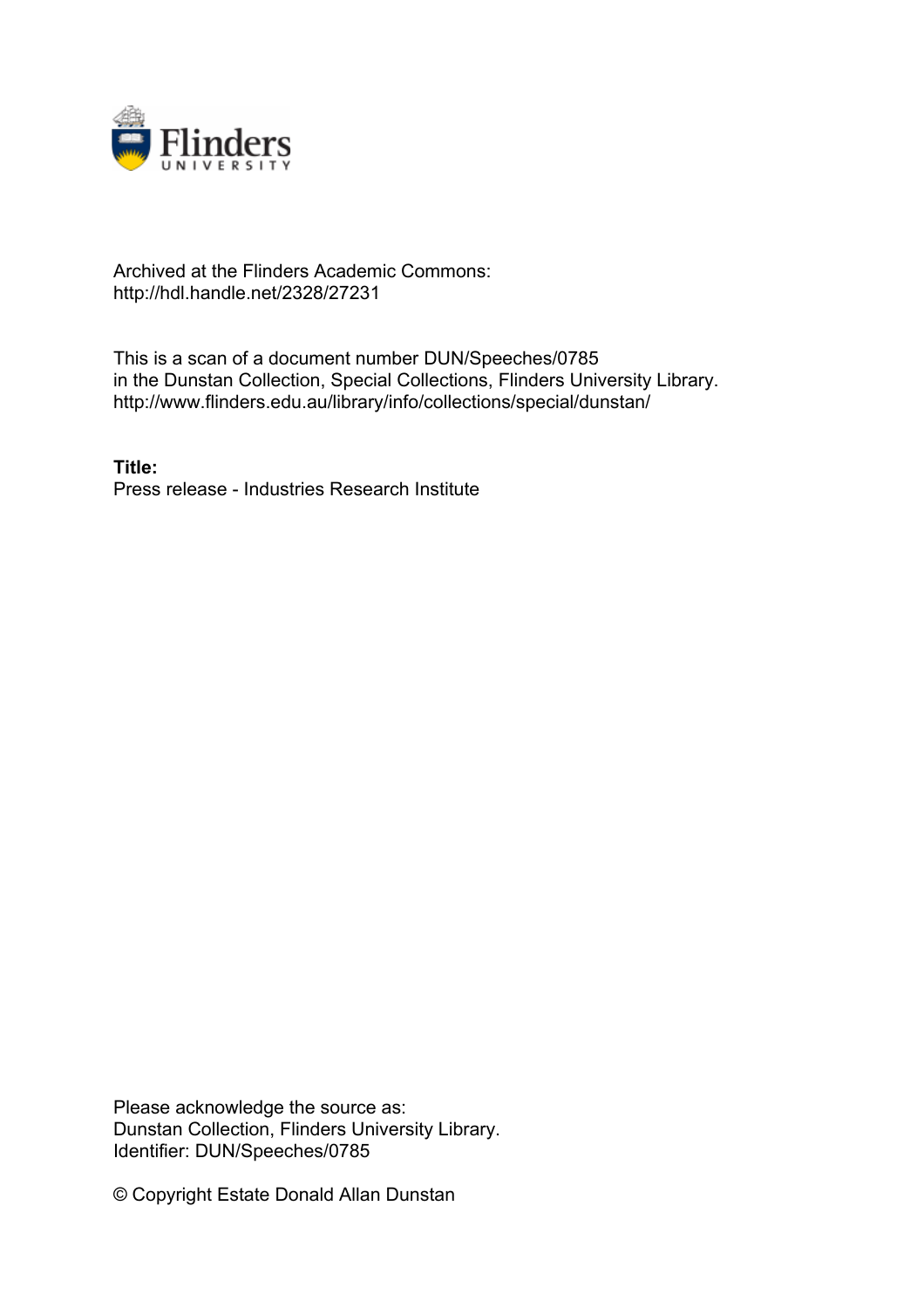PRESS RELEASE FROM THE PREMIER, MR. DUNSTAN. 15/6/71

Industries' Research Institute.

An Industries' Research Institute is being set up in South Australia, the Premier, Mr. Dunstan, said today.

He made the announcement when opening a seminar on the theme "A Day With Government" organised by the S.A. branch of the Australian Association of National Advertisers in Adelaide.

The Premier said the new Institute would be part of an interlocking system for the planning, promotion and development Of industry in the State.

The new body would have power to make grants for product research in South Australia where investigation had shown this was likely to lead to expansion of existing markets or the establishment of new ones.

Mr. Dunstan said it was expected was expected the director of the Research Institute would be appointed in about two months.

Other components in the industrial development complex now being set up included the establishment of trade agencies in South East Asian centres, market research by the Industrial . Development Branch of the Premier's Department and increased Government assistance for industrial design.

Mr. Dunstan said that in addition to the appointment of trade agents in Djakarta, Singapore, Hong Kong and Tokyo, an examination was now being undertaken into setting up an agency in Kuala Lumpur.

As a result of initial studies into market possibilities, the Industrial Development Branch would prepare a "gaps survey" to identify areas into which existing 3.A. industries would expand or where there was a likelihood of new investment potential.

In the past the individual States' approach to industrial development in Australia had relied on the preparation and presentation of information to possible investors outlining the  $\mathtt{advants}$   $\mathtt{args}$  of  $^\mathtt{Dupstan}$  Collection, Special Collections, Flinders University Library.